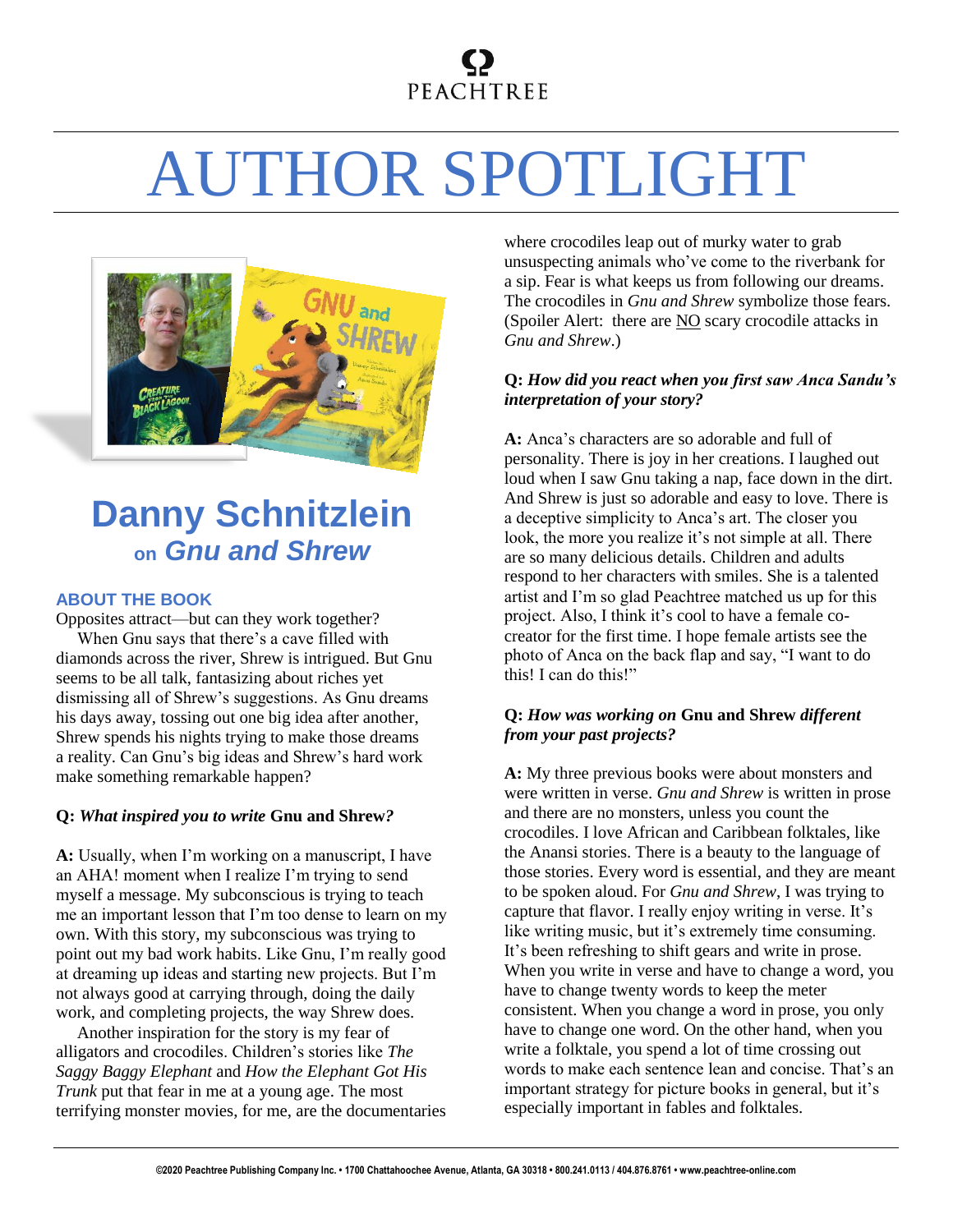#### **Q:** *While Gnu dreams of ways to reach the cave of diamonds, Shrew is working tirelessly to make those dreams a reality. Are you more like Gnu or Shrew?*

**A:** I am definitely more like Gnu. I can dream up new story ideas all day long. But I am teaching myself to be like Shrew and finish what I start. There is a quote attributed to William Faulkner, "I only write when I'm inspired. Fortunately, I am inspired at 9 o'clock every morning." Inspiration isn't something we wait for. We have to stir it up inside ourselves. That's what Shrew does. He is the embodiment of "carpe diem." But Shrew also has a creative mind. He draws inspiration from Gnu's ideas and makes connections to synthesize something new. As a kid, I loved the BBC show "Connections*"* by James Burke, which showed how the great ideas and inventions of history were synthesized and connected to past ideas. The ancient Greeks were very close to making the connections that would have invented steam power. Imagine how the world would be different if they had! In defense of Gnu, it can be useful to let ideas percolate. Sometimes you need to step back from an idea for a while to gain perspective.

#### **Q:** *Where is your favorite place to write?*

**A:** My favorite places are libraries and coffee shops, but I can write just about anywhere. Most of my first three books were written at the public library. A lot of writing takes place in my head when I'm taking a walk or mowing the lawn. When I'm asleep my brain keeps working on the story, so when an idea hits at 4 a.m. I know I'd better get up and write it down. If I don't, I won't remember it in the morning.

#### **Q:** *You studied creative writing in college. Did you always know you wanted to write children's books?*

**A:** I had excellent professors at Eckerd College, especially Sterling Watson, Jewel Spears Brooker, and Juile Empric. I didn't set out to be a children's author. I studied short stories, novels, plays, and other forms. I took a three-week class in England studying British literature and visiting the homes of authors like Shakespeare, Dickens, and Lord Byron. It was lifechanging. But after two years of college, my father told me I wasn't allowed to major in English. This really pulled the rug out from under me, because up until then my parents had encouraged my writing. Parents often push creative children into more "practical" careers,

hoping to rescue us from poverty. I switched paths, studying television and landing a job creating television commercials for news stations around the country. I was good at it, but my heart wasn't in it. Luckily, I was hired to write some scripts for children's television, and realized how much I like writing for a young audience. That inspired me to write *The Monster Who Ate My Peas*.

#### **Q:** *If you weren't a children's book writer, what would you be doing?*

**A:** I would be a screenwriter, artist, or songwriter. I enjoy painting imaginary landscapes and have taught acrylic painting classes for adults and children. Over the years I have written many scripts and songs for children's educational television. Recently I was hired to write four songs for an educational app that will be used in the classroom. I'm very proud of how those songs turned out. I'm happy when I'm creating, no matter what medium I'm working in.

#### **Q:** *What advice do you have for aspiring writers?*

**A:** Believe in yourself. Surround yourself with positive people, people who believe in you. Build a quiet space and time to write. Protect that space and keep it sacred. Interruptions kill creativity. Sometimes writing ten or fifteen minutes a day will sustain the momentum to get your story finished. For children's writers I recommend joining SCBWI (Society of Children's Book Writers and Illustrators). Attend conferences and meet other writers, editors, and agents. SCBWI will also help you find children's writers in your area so you can join a writing group. Being part of a group gives me a deadline that keeps me, like Shrew, working a little each day. I'm grateful to my group, especially our leader Debbie D'Aurelio, for keeping me writing. I would also say it's important to write from your heart. Write to entertain yourself, instead of trying to ride the coattails of the latest trend. You'll always do your best work that way. M.T. Anderson says you should always be working on several different manuscripts. That way, if one gets rejected, your world isn't shattered. You still have more eggs in your basket. I think that's good advice. It contains a little bit of Gnu, and a little bit of Shrew.

#### **Q:** *Why do you think it's important for children to read a story about the importance of both dreamers and doers?*